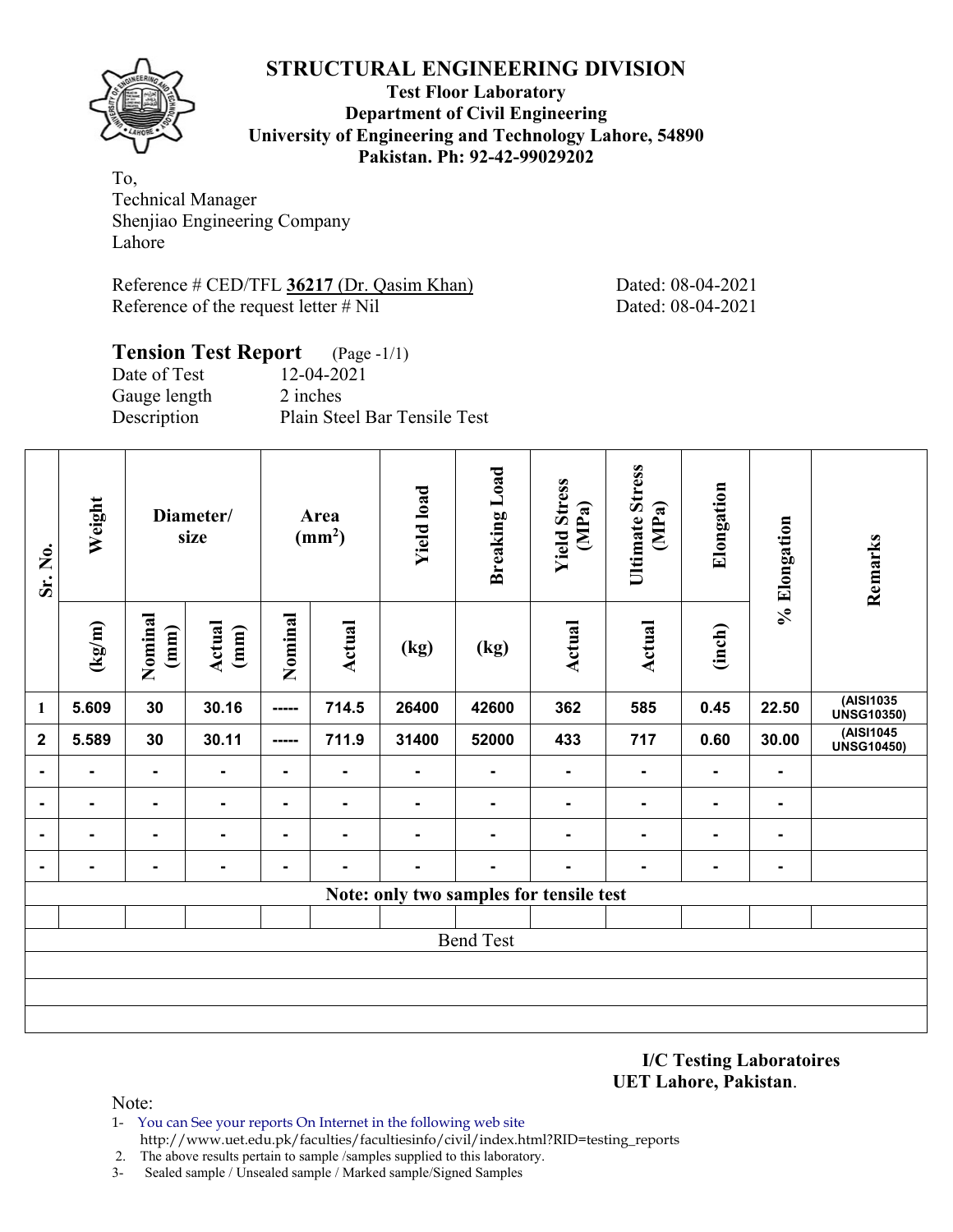

#### **Test Floor Laboratory Department of Civil Engineering University of Engineering and Technology Lahore, 54890 Pakistan. Ph: 92-42-99029202**

To, Sub Divisional Officer Highway Sub Division Chunian (Dualization of Road from Chunian to Jamber Moor (N-5) Length = 21 km (Phase II Changa Manga Forest Portion Length = 6.50 km ) in District Kasur)

Reference # CED/TFL 36318 (Dr. Qasim Khan) Dated: 07-04-2021 Reference of the request letter # 02/C Dated: 19-01-2021

**Remarks** 

Remarks

|              |                |                          | <b>Tension Test Report</b> |         |                  | $(Page - 1/1)$ |                                       |         |                              |                                                                 |                                 |            |              |
|--------------|----------------|--------------------------|----------------------------|---------|------------------|----------------|---------------------------------------|---------|------------------------------|-----------------------------------------------------------------|---------------------------------|------------|--------------|
|              |                | Date of Test             |                            |         | 12-04-2021       |                |                                       |         |                              |                                                                 |                                 |            |              |
|              |                | Gauge length             |                            |         | 8 inches         |                |                                       |         |                              |                                                                 |                                 |            |              |
|              |                | Description              |                            |         |                  |                |                                       |         |                              | Deformed Steel Bar Tensile and Bend Test as per ASTM-A615       |                                 |            |              |
| Sr. No.      | Weight         | Diameter/<br><b>Size</b> |                            |         | Area<br>$(in^2)$ |                | <b>Yield load</b><br>Breaking<br>Load |         | <b>Yield Stress</b><br>(psi) |                                                                 | <b>Ultimate Stress</b><br>(psi) | Elongation | % Elongation |
|              | $\frac{2}{10}$ | Nominal<br>$(\#)$        | Actual<br>(inch)           | Nominal | Actual           | (kg)           | (kg)                                  | Nominal | Actual                       | Nominal                                                         | Actual                          | (inch)     |              |
| $\mathbf{1}$ | 0.380          | $\mathbf{3}$             | 0.377                      | 0.11    | 0.112            | 3700           | 5000                                  | 74200   | 73050                        | 100200                                                          | 98800                           | 0.90       | 11.3         |
|              |                |                          |                            |         |                  |                |                                       |         |                              |                                                                 |                                 |            |              |
|              |                |                          |                            |         |                  |                |                                       |         |                              |                                                                 |                                 |            |              |
| -            |                |                          |                            |         |                  |                |                                       |         |                              |                                                                 |                                 |            |              |
|              |                |                          |                            |         |                  |                |                                       |         |                              |                                                                 |                                 |            |              |
|              |                |                          |                            |         |                  |                |                                       |         |                              |                                                                 |                                 |            |              |
|              |                |                          |                            |         |                  |                |                                       |         |                              | Note: only two samples for tensile and one sample for bend test |                                 |            |              |
|              |                |                          |                            |         |                  |                |                                       |         |                              |                                                                 |                                 |            |              |
|              |                |                          |                            |         |                  |                | <b>Bend Test</b>                      |         |                              |                                                                 |                                 |            |              |

#3 Bar Bend Test Through 180º is Satisfactory

**I/C Testing Laboratoires UET Lahore, Pakistan**.

- 1- You can See your reports On Internet in the following web site http://www.uet.edu.pk/faculties/facultiesinfo/civil/index.html?RID=testing\_reports
- 2. The above results pertain to sample /samples supplied to this laboratory.
- 3- Sealed sample / Unsealed sample / Marked sample/Signed Samples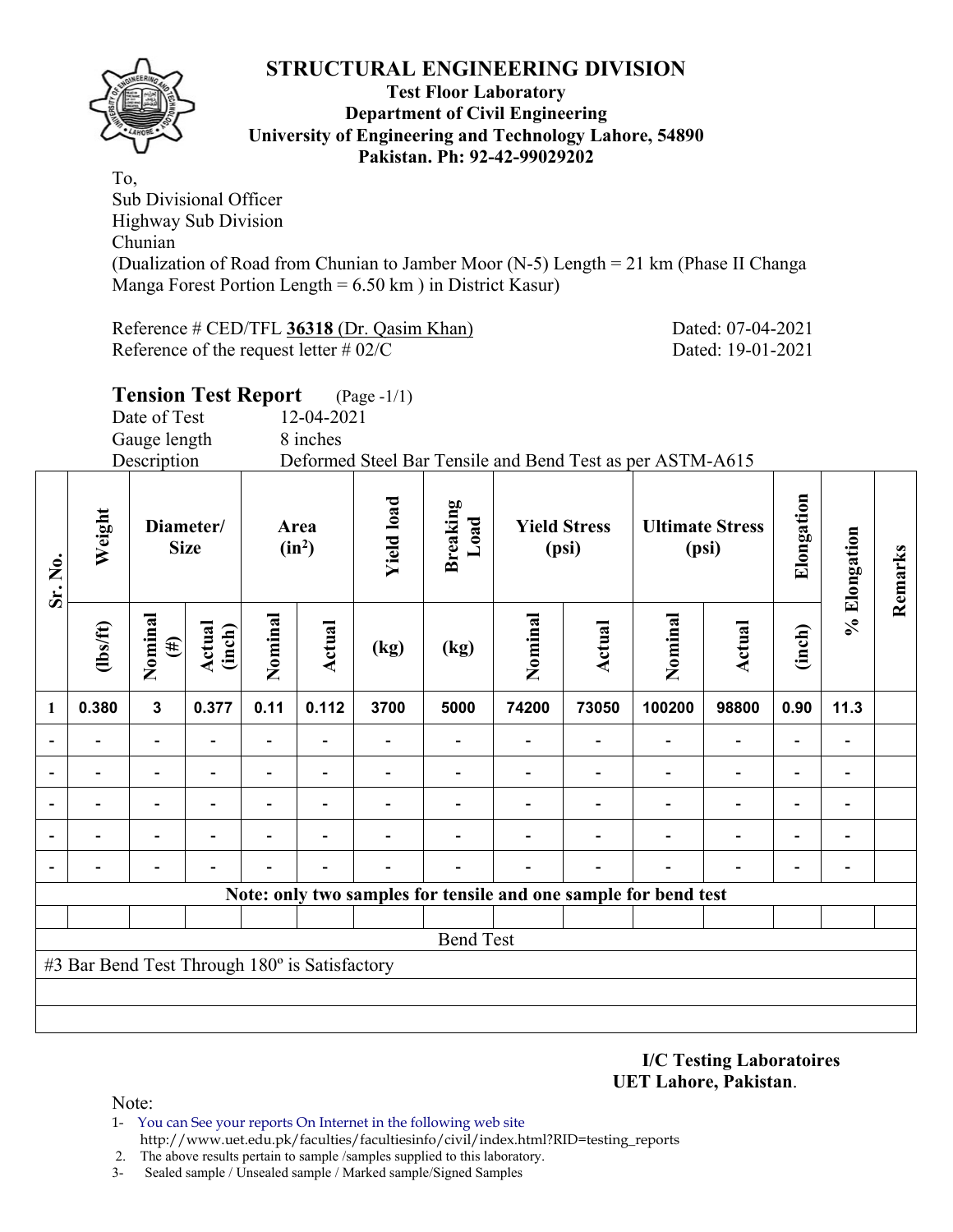

#### **Test Floor Laboratory Department of Civil Engineering University of Engineering and Technology Lahore, 54890 Pakistan. Ph: 92-42-99029202**

To, M/S Shahid Engineers Faisalabad (Apex Mall Satiana Road, Faisalabad)(Rana Riasat Ali)

| Reference # CED/TFL 36319 (Dr. Qasim Khan) | Dated: 08-04-2021 |
|--------------------------------------------|-------------------|
| Reference of the request letter $\#$ Nil   | Dated: 06-04-2021 |

# **Tension Test Report** (Page -1/1)

Date of Test 12-04-2021 Gauge length 8 inches

Description Deformed Steel Bar Tensile and Bend Test as per ASTM-A615

| Sr. No.        | Weight<br>Diameter/<br><b>Size</b><br>(inch) |                          | Area<br>$(in^2)$         |                | <b>Yield load</b>        | <b>Breaking</b><br>Load                             | <b>Yield Stress</b><br>(psi) |         | <b>Ultimate Stress</b><br>(psi) |                                                                | Elongation               | % Elongation             | Remarks                  |  |
|----------------|----------------------------------------------|--------------------------|--------------------------|----------------|--------------------------|-----------------------------------------------------|------------------------------|---------|---------------------------------|----------------------------------------------------------------|--------------------------|--------------------------|--------------------------|--|
|                | (1bs/ft)                                     | Nominal                  | <b>Actual</b>            | Nominal        | Actual                   | (kg)                                                | (kg)                         | Nominal | Actual                          | Nominal                                                        | Actual                   | (inch)                   |                          |  |
| $\mathbf{1}$   | 0.410                                        | 3/8                      | 0.392                    | 0.11           | 0.120                    | 4700                                                | 5500                         | 94200   | 85980                           | 110200                                                         | 100700                   | 1.00                     | 12.5                     |  |
| ۰              |                                              | $\blacksquare$           |                          |                |                          |                                                     |                              |         |                                 |                                                                |                          |                          |                          |  |
| $\overline{a}$ |                                              | $\overline{\phantom{a}}$ | $\overline{\phantom{a}}$ | $\blacksquare$ | $\overline{\phantom{a}}$ |                                                     |                              |         |                                 | $\overline{\phantom{0}}$                                       | $\overline{a}$           | $\overline{\phantom{0}}$ | $\overline{\phantom{a}}$ |  |
|                | $\blacksquare$                               | Ξ.                       |                          | $\overline{a}$ | $\overline{\phantom{0}}$ |                                                     |                              |         |                                 | $\overline{\phantom{0}}$                                       | $\blacksquare$           | $\blacksquare$           |                          |  |
|                |                                              | $\overline{\phantom{0}}$ | ۰                        | $\blacksquare$ | $\blacksquare$           |                                                     |                              |         |                                 |                                                                | $\overline{\phantom{0}}$ | $\blacksquare$           | $\blacksquare$           |  |
|                |                                              | $\overline{\phantom{0}}$ |                          |                | $\overline{\phantom{0}}$ |                                                     |                              |         |                                 |                                                                |                          | ۰                        |                          |  |
|                |                                              |                          |                          |                |                          |                                                     |                              |         |                                 | Note: only one sample for tensile and one sample for bend test |                          |                          |                          |  |
|                |                                              |                          |                          |                |                          |                                                     |                              |         |                                 |                                                                |                          |                          |                          |  |
|                |                                              |                          |                          |                |                          |                                                     | <b>Bend Test</b>             |         |                                 |                                                                |                          |                          |                          |  |
|                |                                              |                          |                          |                |                          | 3/8" Dia Bar Bend Test Through 180° is Satisfactory |                              |         |                                 |                                                                |                          |                          |                          |  |
|                |                                              |                          |                          |                |                          |                                                     |                              |         |                                 |                                                                |                          |                          |                          |  |
|                |                                              |                          |                          |                |                          |                                                     |                              |         |                                 |                                                                |                          |                          |                          |  |

**I/C Testing Laboratoires UET Lahore, Pakistan**.

- 1- You can See your reports On Internet in the following web site http://www.uet.edu.pk/faculties/facultiesinfo/civil/index.html?RID=testing\_reports
- 2. The above results pertain to sample /samples supplied to this laboratory.
- 3- Sealed sample / Unsealed sample / Marked sample/Signed Samples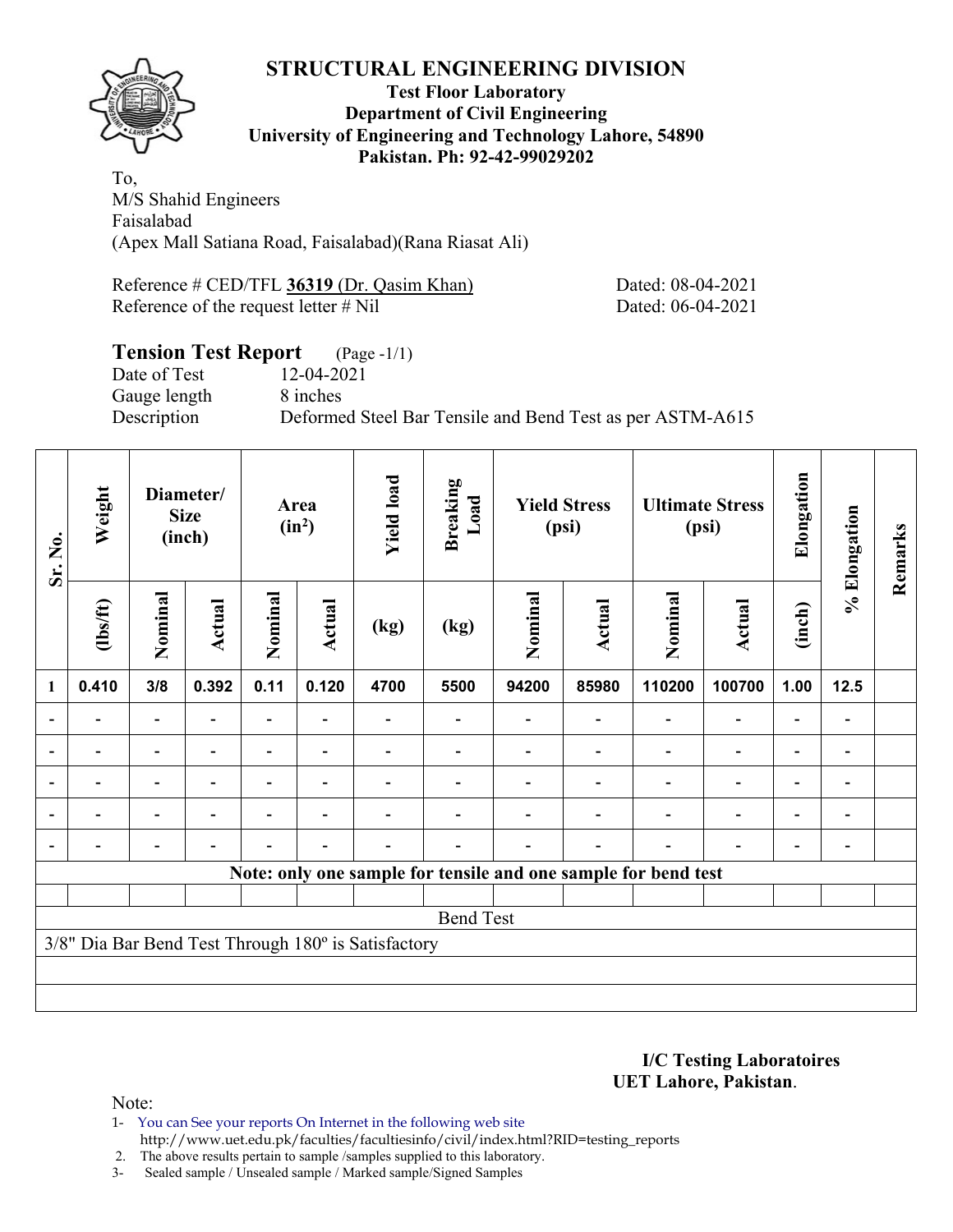

#### **Test Floor Laboratory Department of Civil Engineering University of Engineering and Technology Lahore, 54890 Pakistan. Ph: 92-42-99029202**

To, Resident Engineer Bahria Town Private Limited Storm Water Drain Block K, L & M Phase 2 Ext.

Reference # CED/TFL 36321 (Dr. Qasim Khan) Dated: 09-04-2021 Reference of the request letter # QA/QC - Steel 2332 Dated: 08-04-2021

# **Tension Test Report** (Page -1/1)

Date of Test 12-04-2021 Gauge length 8 inches

Description Deformed Steel Bar Tensile and Bend Test as per ASTM-A615

| Sr. No.          | Weight                                        | Diameter/<br><b>Size</b> |                          | Area<br>$(in^2)$         |                          | <b>Yield load</b> | <b>Breaking</b><br>Load | <b>Yield Stress</b><br>(psi)                                    |        | <b>Ultimate Stress</b><br>(psi) |                          | Elongation               | % Elongation                 | Remarks           |
|------------------|-----------------------------------------------|--------------------------|--------------------------|--------------------------|--------------------------|-------------------|-------------------------|-----------------------------------------------------------------|--------|---------------------------------|--------------------------|--------------------------|------------------------------|-------------------|
|                  | $\frac{2}{10}$                                | Nominal<br>$(\#)$        | Actual<br>(inch)         | Nominal                  | Actual                   | (kg)              | (kg)                    | Nominal                                                         | Actual | Nominal                         | <b>Actual</b>            | (inch)                   |                              |                   |
| 1                | 0.368                                         | $\overline{\mathbf{3}}$  | 0.371                    | 0.11                     | 0.108                    | 3400              | 4500                    | 68200                                                           | 69360  | 90200                           | 91800                    | 1.20                     | 15.0                         |                   |
| $\boldsymbol{2}$ | 0.377                                         | $\mathbf{3}$             | 0.375                    | 0.11                     | 0.111                    | 3700              | 4900                    | 74200                                                           | 73690  | 98200                           | 97600                    | 1.10                     | 13.8                         | <b>Steet</b><br>E |
|                  |                                               | $\blacksquare$           |                          | $\overline{\phantom{0}}$ |                          |                   |                         |                                                                 |        |                                 | $\overline{\phantom{0}}$ | $\overline{\phantom{a}}$ |                              |                   |
| $\overline{a}$   |                                               | $\overline{\phantom{a}}$ |                          |                          | $\overline{\phantom{a}}$ |                   |                         |                                                                 |        |                                 | $\overline{a}$           | $\qquad \qquad -$        | $\qquad \qquad \blacksquare$ |                   |
| $\blacksquare$   | -                                             | $\overline{\phantom{a}}$ | $\overline{\phantom{a}}$ | $\blacksquare$           | $\overline{\phantom{a}}$ |                   |                         |                                                                 |        | $\overline{\phantom{a}}$        | $\overline{a}$           | $\overline{\phantom{0}}$ | $\overline{\phantom{0}}$     |                   |
|                  | -                                             | $\overline{\phantom{0}}$ |                          |                          | $\blacksquare$           | -                 |                         |                                                                 | ۰      | $\blacksquare$                  | $\overline{a}$           | $\overline{\phantom{a}}$ | $\qquad \qquad \blacksquare$ |                   |
|                  |                                               |                          |                          |                          |                          |                   |                         | Note: only two samples for tensile and one sample for bend test |        |                                 |                          |                          |                              |                   |
|                  |                                               |                          |                          |                          |                          |                   |                         |                                                                 |        |                                 |                          |                          |                              |                   |
|                  |                                               |                          |                          |                          |                          |                   | <b>Bend Test</b>        |                                                                 |        |                                 |                          |                          |                              |                   |
|                  | #3 Bar Bend Test Through 180° is Satisfactory |                          |                          |                          |                          |                   |                         |                                                                 |        |                                 |                          |                          |                              |                   |
|                  |                                               |                          |                          |                          |                          |                   |                         |                                                                 |        |                                 |                          |                          |                              |                   |
|                  |                                               |                          |                          |                          |                          |                   |                         |                                                                 |        |                                 |                          |                          |                              |                   |

**I/C Testing Laboratoires UET Lahore, Pakistan**.

- 1- You can See your reports On Internet in the following web site http://www.uet.edu.pk/faculties/facultiesinfo/civil/index.html?RID=testing\_reports
- 2. The above results pertain to sample /samples supplied to this laboratory.
- 3- Sealed sample / Unsealed sample / Marked sample/Signed Samples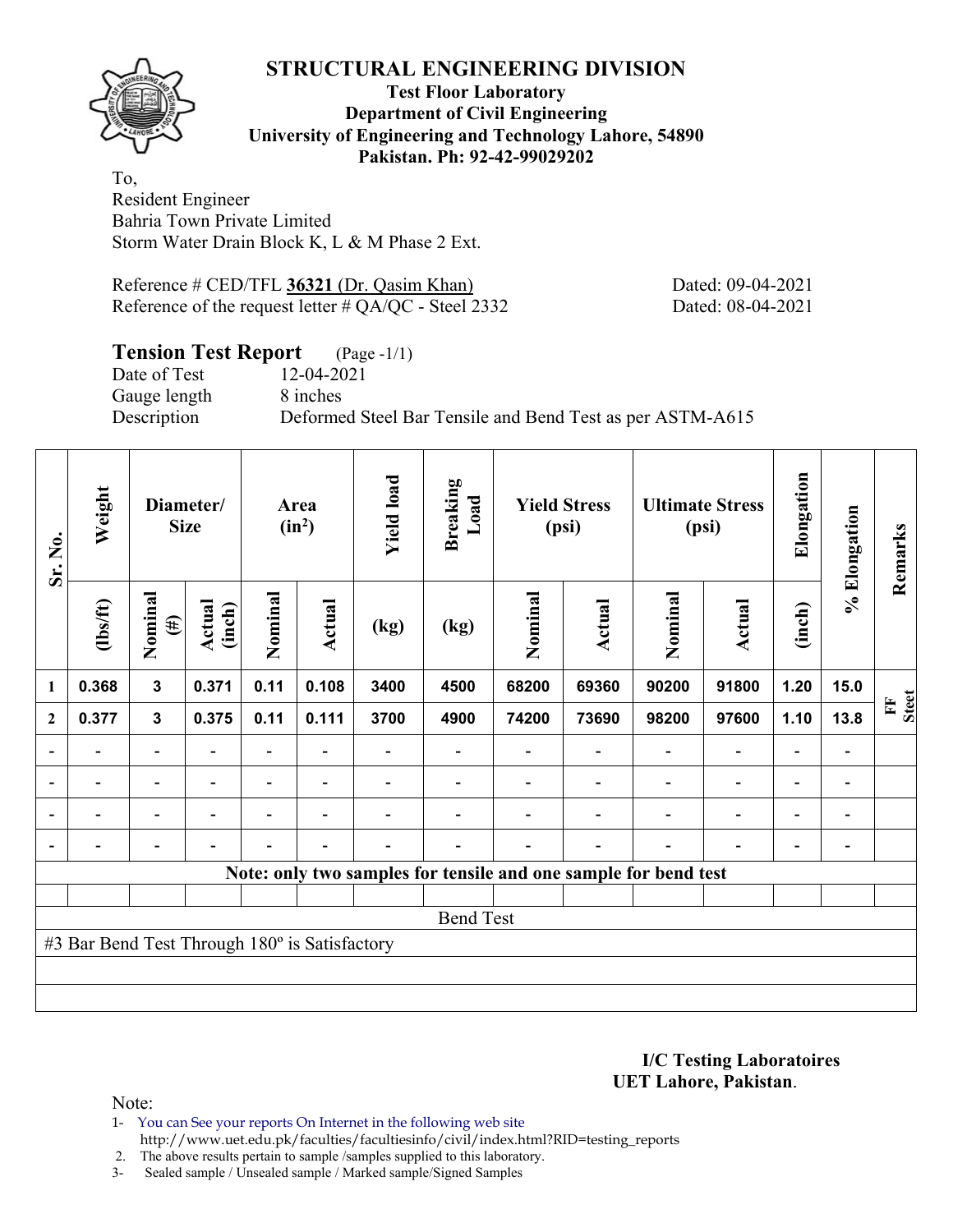

**Test Floor Laboratory Department of Civil Engineering University of Engineering and Technology Lahore, 54890 Pakistan. Ph: 92-42-99029202** 

To, Actg GE  $(Arm) - II$ Gwa (Const of 8 x JCOs Flat (G+3), HQ Armd Div at Gwa Cantt)

Reference # CED/TFL **36322** (Dr. Qasim Khan) Dated: 09-04-2021 Reference of the request letter # 6000-942/13/E-6 Dated: 09-04-2021

# **Tension Test Report** (Page -1/1)

Date of Test 12-04-2021 Gauge length 8 inches

Description Deformed Steel Bar Tensile and Bend Test as per ASTM-A615

| Sr. No.        | Weight<br>Diameter/<br><b>Size</b><br>(inch) |                |               |                | <b>Yield load</b><br>Area<br>$(in^2)$ |                                                     | <b>Breaking</b><br>Load | <b>Yield Stress</b><br>(psi) |        | <b>Ultimate Stress</b><br>(psi)                                |                | Elongation | % Elongation | Remarks |
|----------------|----------------------------------------------|----------------|---------------|----------------|---------------------------------------|-----------------------------------------------------|-------------------------|------------------------------|--------|----------------------------------------------------------------|----------------|------------|--------------|---------|
|                | (1bs/ft)                                     | Nominal        | <b>Actual</b> | Nominal        | Actual                                | (kg)                                                | (kg)                    | Nominal                      | Actual | Nominal                                                        | Actual         | (inch)     |              |         |
| $\mathbf{1}$   | 0.381                                        | 3/8            | 0.377         | 0.11           | 0.112                                 | 3600                                                | 6000                    | 72200                        | 70930  | 120300                                                         | 118300         | 0.75       | 9.4          |         |
|                |                                              | ۰              |               | ۰              |                                       |                                                     |                         |                              |        |                                                                | $\blacksquare$ |            |              |         |
|                |                                              | $\blacksquare$ |               |                |                                       |                                                     |                         |                              |        |                                                                |                |            |              |         |
| $\blacksquare$ |                                              | ٠              |               |                |                                       |                                                     |                         |                              |        |                                                                |                | ۰          |              |         |
|                | -                                            | $\blacksquare$ |               | $\blacksquare$ |                                       |                                                     |                         |                              |        |                                                                | $\blacksquare$ | ۰          |              |         |
|                |                                              | ٠              |               | $\blacksquare$ | ٠                                     |                                                     |                         |                              |        |                                                                | $\blacksquare$ | ۰          |              |         |
|                |                                              |                |               |                |                                       |                                                     |                         |                              |        | Note: only one sample for tensile and one sample for bend test |                |            |              |         |
|                |                                              |                |               |                |                                       |                                                     |                         |                              |        |                                                                |                |            |              |         |
|                |                                              |                |               |                |                                       |                                                     | <b>Bend Test</b>        |                              |        |                                                                |                |            |              |         |
|                |                                              |                |               |                |                                       | 3/8" Dia Bar Bend Test Through 180° is Satisfactory |                         |                              |        |                                                                |                |            |              |         |
|                |                                              |                |               |                |                                       |                                                     |                         |                              |        |                                                                |                |            |              |         |
|                |                                              |                |               |                |                                       |                                                     |                         |                              |        |                                                                |                |            |              |         |

**I/C Testing Laboratoires UET Lahore, Pakistan**.

Note:

1- You can See your reports On Internet in the following web site http://www.uet.edu.pk/faculties/facultiesinfo/civil/index.html?RID=testing\_reports

2. The above results pertain to sample /samples supplied to this laboratory.

3- Sealed sample / Unsealed sample / Marked sample/Signed Samples